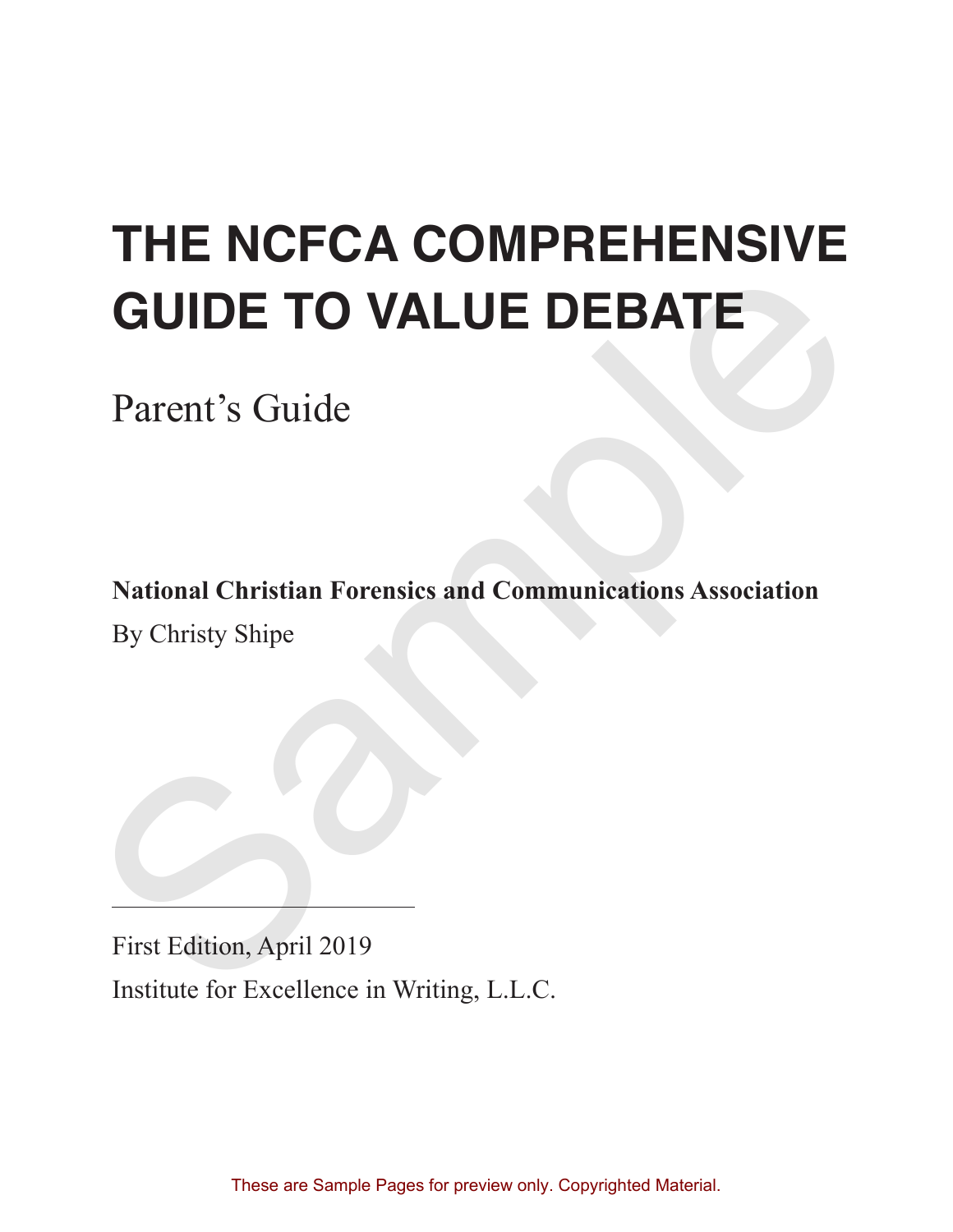**Copyright Policy**

*The NCFCA Comprehensive Guide to Value Debate Parent's Guide*

First Edition, April 2019 Copyright © 2019 National Christian Forensics and Communications Association (NCFCA)

ISBN 978-1-62341-321-7

Our duplicating/copying policy for this **Parent's Guide**:

All rights reserved.

No part of this book may be reproduced, stored in a retrieval system, or transmitted in any form or by any means, electronic, mechanical, photocopying, recording, or otherwise, without the prior written permission of the author, except as provided by U.S.A. copyright law. Please note the specific policy below: Conyright Policy<br>
The NCFCA Comprehensive Guide to Value Debate<br>
Furent's Guide<br>
Furent's Guide<br>
First Edition. April 2019<br>
Copyright © 2019 National Christian Forensics and Communications Association (NCFCA)<br>
ISBN 978-1-

**Home use:** Because this *Parent's Guide* may not be reproduced, each family must purchase its own copy.

**Club or co-op classes:** Because this *Parent's Guide* may not be reproduced, each family must purchase its own copy.

**Club or classroom teachers:** Because this *Parent's Guide* may not be reproduced, each teacher must purchase his or her own copy.

**Library use:** This *Parent's Guide* may be checked out of a lending library provided patrons agree not to make copies.

Additional copies of this *Parent's Guide* may be purchased from **IEW.com/NC-GVD-PG**.

Institute for Excellence in Writing 8799 N. 387 Rd. Locust Grove, OK 74352 800.856.5815 info@IEW.com IEW.com Printed in the United States of America

IEW® is a registered trademark of the Institute for Excellence in Writing, L.L.C.

These are Sample Pages for preview only. Copyrighted Material.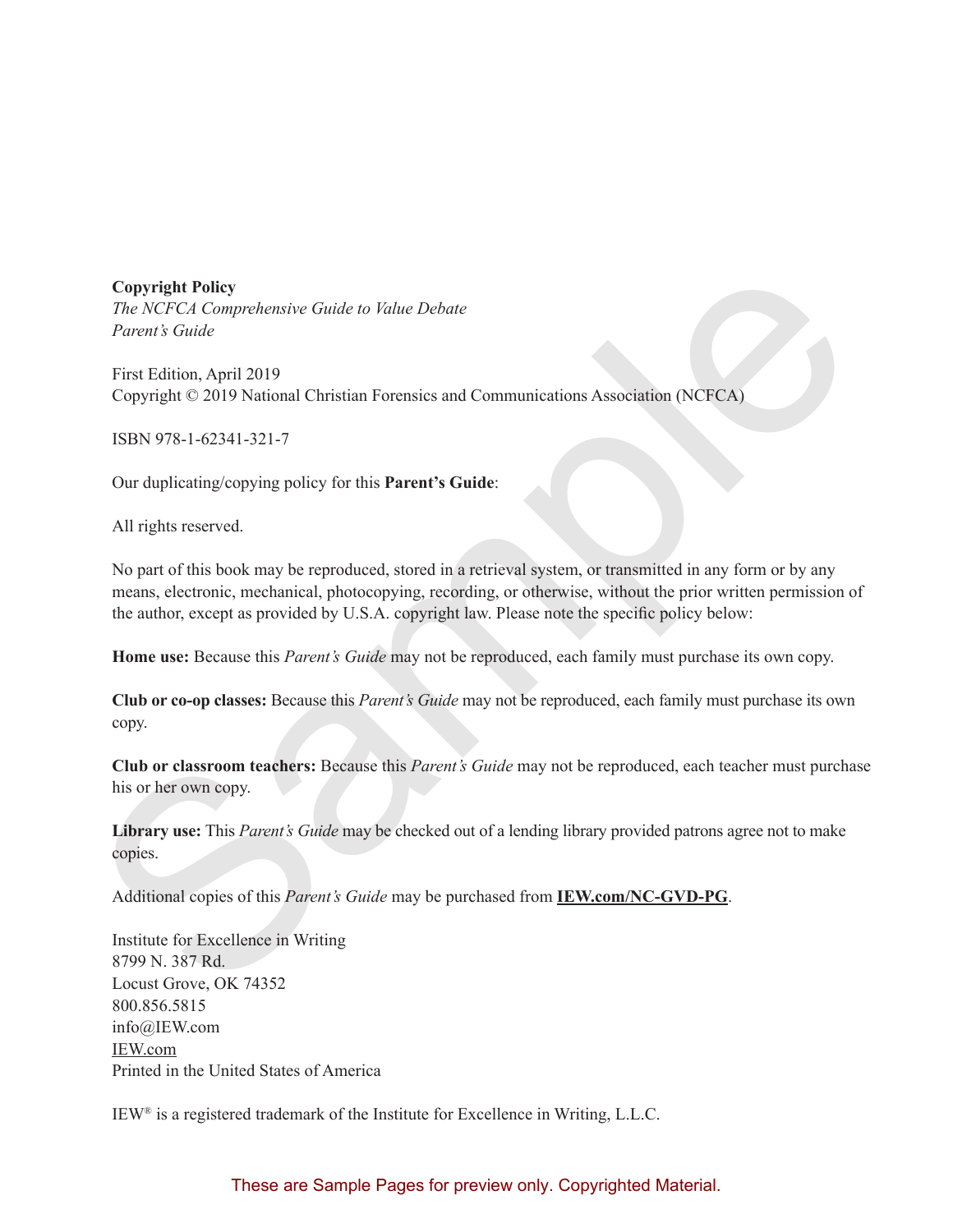# INTRODUCTION

# **THE NCFCA COMPREHENSIVE GUIDE TO VALUE DEBATE PARENT'S GUIDE**

You and your child are about to embark on a grand adventure! Welcome to NCFCA value debate! NCFCA understands that pursuing education is important, but a head full of knowledge is only beneficial if the knowledge can be communicated effectively. To that end we want to encourage you in your desire to grow the skills of critical thinking and gracious, articulate communication in your child. We want to empower you with practical instruction built on a strong biblical foundation as you are actively preparing your children to be culture shapers and sharpened tools in the hands of a mighty God.

*The NCFCA Comprehensive Guide to Value Debate* is carefully constructed to propel students toward learning critical thinking skills and godly communication. This 12-week value debate course is designed for both novice and experienced students. The *Coach's Manual* provides the tools coaches need in order to guide students through the lessons each week. It contains lesson plans, answers to the discussion questions in each lessons, activities for each week, worksheets and answers, and helpful information for explaining value debate to students. It also contains the material in the *Competitor's Handbook* for easy reference while preparing and teaching each class. head full of knowledge is only heneficial if the knowledge can be communicated<br>effectively. To that end we want to encourage you in your desire to grow the skills<br>of critical thinking and gracious, arriculate communication

The *Competitor's Handbook* provides the material students need to complete each lesson. It has weekly readings, discussion questions to answer, and homework assignments. The author presents the material in an easy-to-understand way so that students can grasp the fundamentals of debate and begin building their critical thinking and communication skills.

This *Parent's Guide* provides a brief overview and summary of each lesson for parents, enabling you to help your child through the curriculum. Read the material in the *Competitor's Handbook* for deeper understanding of the material presented here.

Parents, you have an important role when it comes to helping your children prepare for competition. Your guidance and expertise is critical to helping young people develop their communication skills. You can lead them on their learning journey with encouragement, guidance, and feedback as they learn to research values, find evidence, organize files, and write cases. Remember, the students are the ones who are debating, so the more work they do, the better they will understand the topic and compete well. They will build on these skills each year, and parents can provide the wings they need to succeed in competition, as well as in life outside of competition.

We are glad to have you join us in our commitment to train students to be effective communicators and to use their skills to impact people for Christ. We look forward to seeing you at local and national tournaments this year!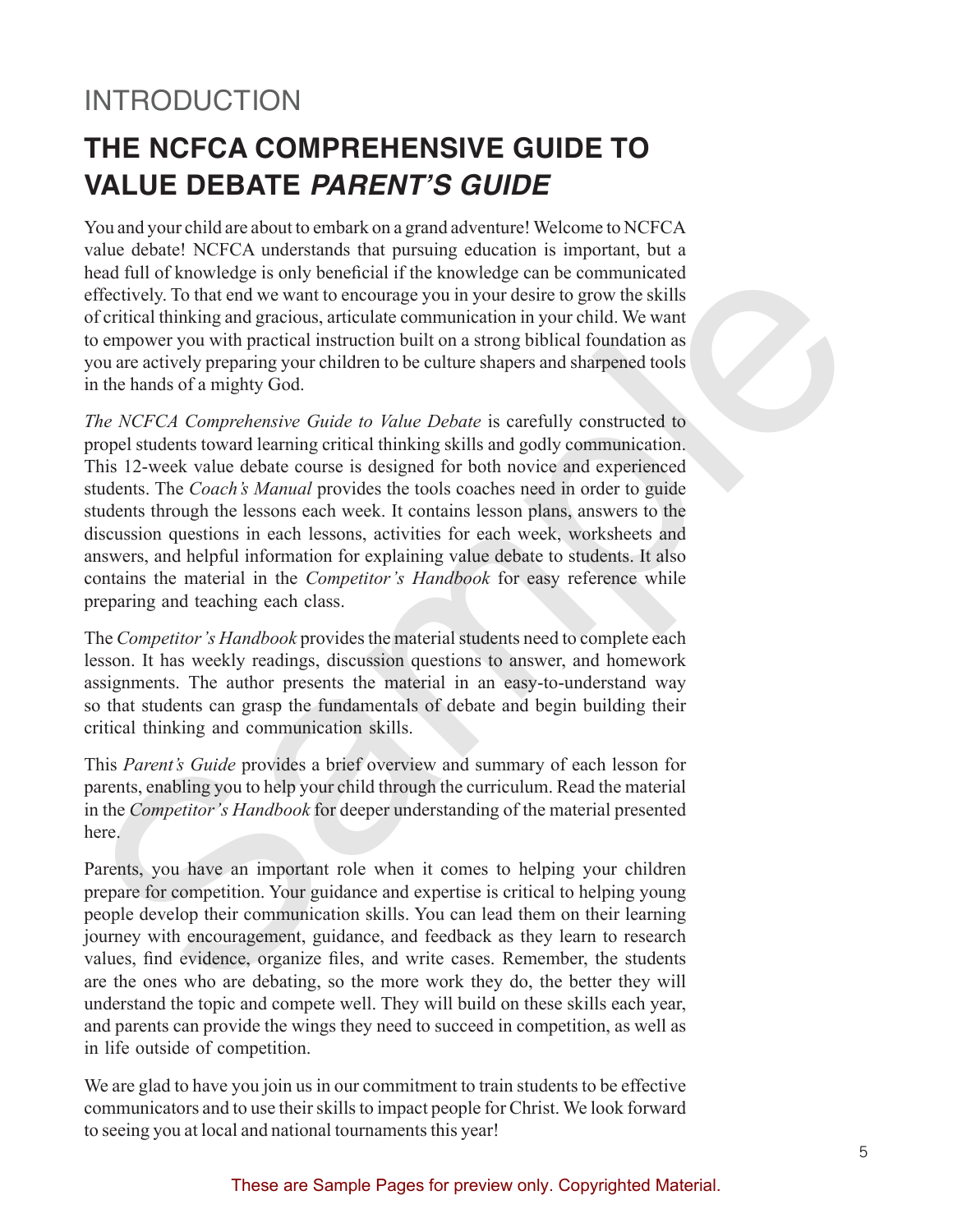# BEFORE LESSON ONE **HOMEWORK ASSIGNMENT**

## **ALL STUDENTS**

- Read Lesson 1.
- Be prepared to answer the discussion questions.
- Be prepared for a Lesson 1 Terms to Know quiz. Sample Procedure and Consider the discussion questions.<br>
Sample and Consider a Lesson 1 Terms to Know quize<br>
Sample and Learning Logic 1.<br>
Sample and Consider the questions.<br>
Sample and Consider the questions.<br>
Sample and

#### **LOGIC ASSIGNMENT**

- Read Learning Logic 1.
- Be prepared to answer the questions.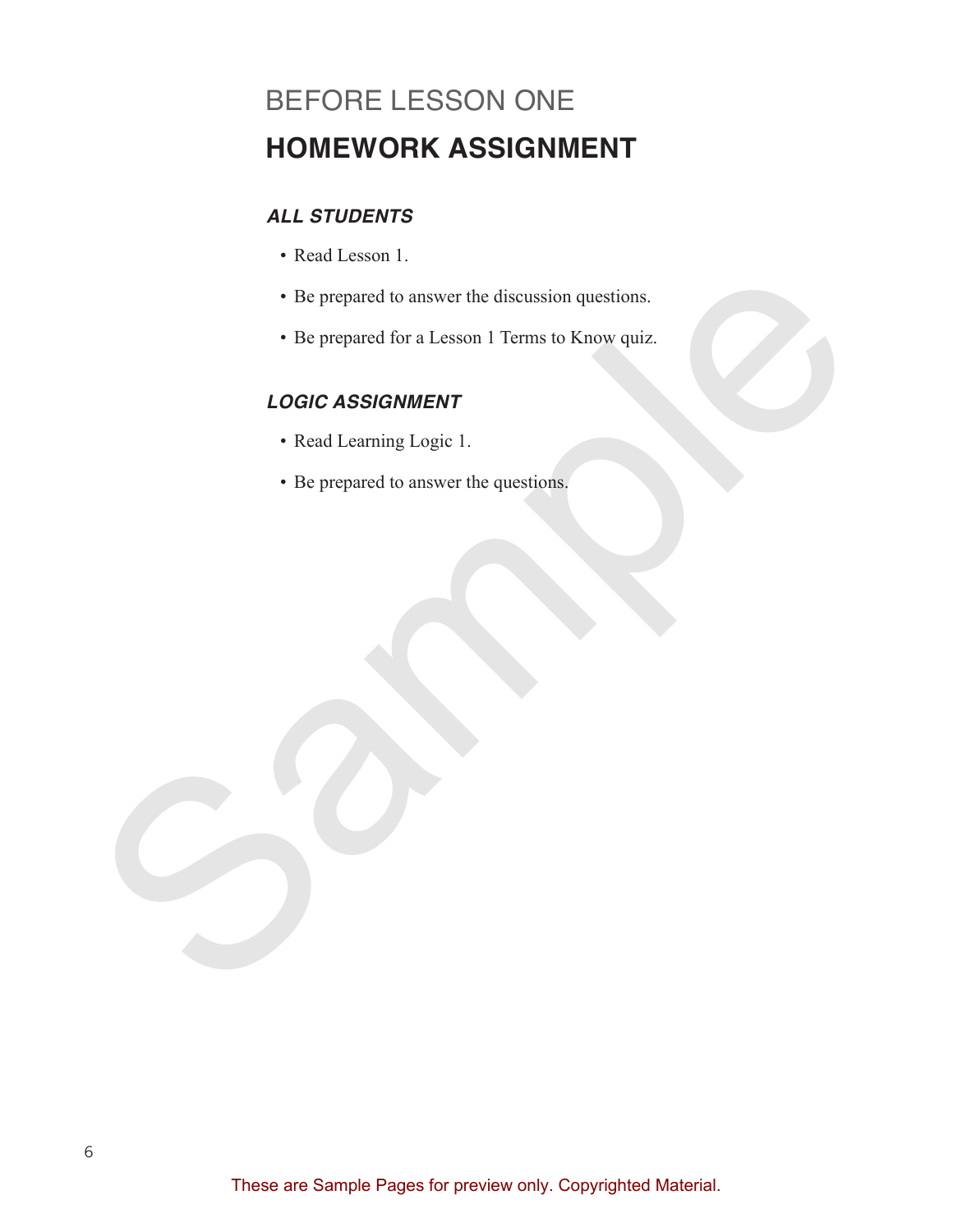# LESSON ONE **INTRODUCTION TO VALUE DEBATE**

The right to argue freely has been prized throughout history. From the time of the ancient Greeks, the art of debate has been instrumental in shaping the philosophy, politics, and culture of mankind. America's Founding Fathers highly prized the right to argue freely, enshrining that principle in the First Amendment to our Constitution. Political rulers will become tyrants, the Founders argued, unless the people are guaranteed the right to speak and debate freely about the issues that affect their lives.

# **FOUNDATION OF DEBATE**

| Constitution. Political rulers will become tyrants, the Founders argued, unless the<br>people are guaranteed the right to speak and debate freely about the issues that<br>affect their lives.<br>It is not only leaders and rulers who practice the art of debate. Debate is a common<br>part of our experience as human beings. Chances are that your students have<br>been debating with you, siblings, and friends on a variety of issues for many<br>years. Debate is a discussion in which opposing arguments are made in order to<br>persuade. The study of debate provides a structured way to learn the skills needed<br>to speak persuasively in the face of opposition.<br><b>FOUNDATION OF DEBATE</b> | it teaches are important.<br>Christian students to lea<br><b>OBJECTIVES</b><br>After completing Lessor<br>students will be able to<br>• summarize the found<br>of debate,<br>• state the purposes of<br>debate, and<br>• explain the basics of<br>Lincoln-Douglas Val<br>debate. |                                                                                                                               |
|-------------------------------------------------------------------------------------------------------------------------------------------------------------------------------------------------------------------------------------------------------------------------------------------------------------------------------------------------------------------------------------------------------------------------------------------------------------------------------------------------------------------------------------------------------------------------------------------------------------------------------------------------------------------------------------------------------------------|----------------------------------------------------------------------------------------------------------------------------------------------------------------------------------------------------------------------------------------------------------------------------------|-------------------------------------------------------------------------------------------------------------------------------|
| Debate is a common part of our experience as human beings, but why? Why do<br>we argue with one another? At a basic level, we argue because we don't always<br>agree with one another. We want to persuade other people to see things our way.<br>In order to debate, we must understand a few truths about who God is and who<br>man is.                                                                                                                                                                                                                                                                                                                                                                         |                                                                                                                                                                                                                                                                                  | "Give me the liberty to<br>to utter, and to argue fi<br>according to conscier<br>above all liberties.<br>John Milton, Areopag |
| God                                                                                                                                                                                                                                                                                                                                                                                                                                                                                                                                                                                                                                                                                                               | Man                                                                                                                                                                                                                                                                              |                                                                                                                               |
| $\bullet$ is infinite.<br>•  is perfect.<br>$\bullet$ is truth.<br>•  creates.<br>$\bullet$ reasons.<br>$\bullet$ speaks.                                                                                                                                                                                                                                                                                                                                                                                                                                                                                                                                                                                         | is created in the image of God.<br>- The ability to reason<br>- The ability to speak<br>•  is limited.                                                                                                                                                                           |                                                                                                                               |

#### **SUMMARY**

Lesson 1 explains what value debate is and why the skills it teaches are important for Christian students to learn.

#### **OBJECTIVES**

After completing Lesson 1, students will be able to

- summarize the foundation of debate,
- state the purposes of debate, and
- explain the basics of Lincoln-Douglas Value debate.

"Give me the liberty to know, to utter, and to argue freely according to conscience, above all liberties."

John Milton, *Areopagitica*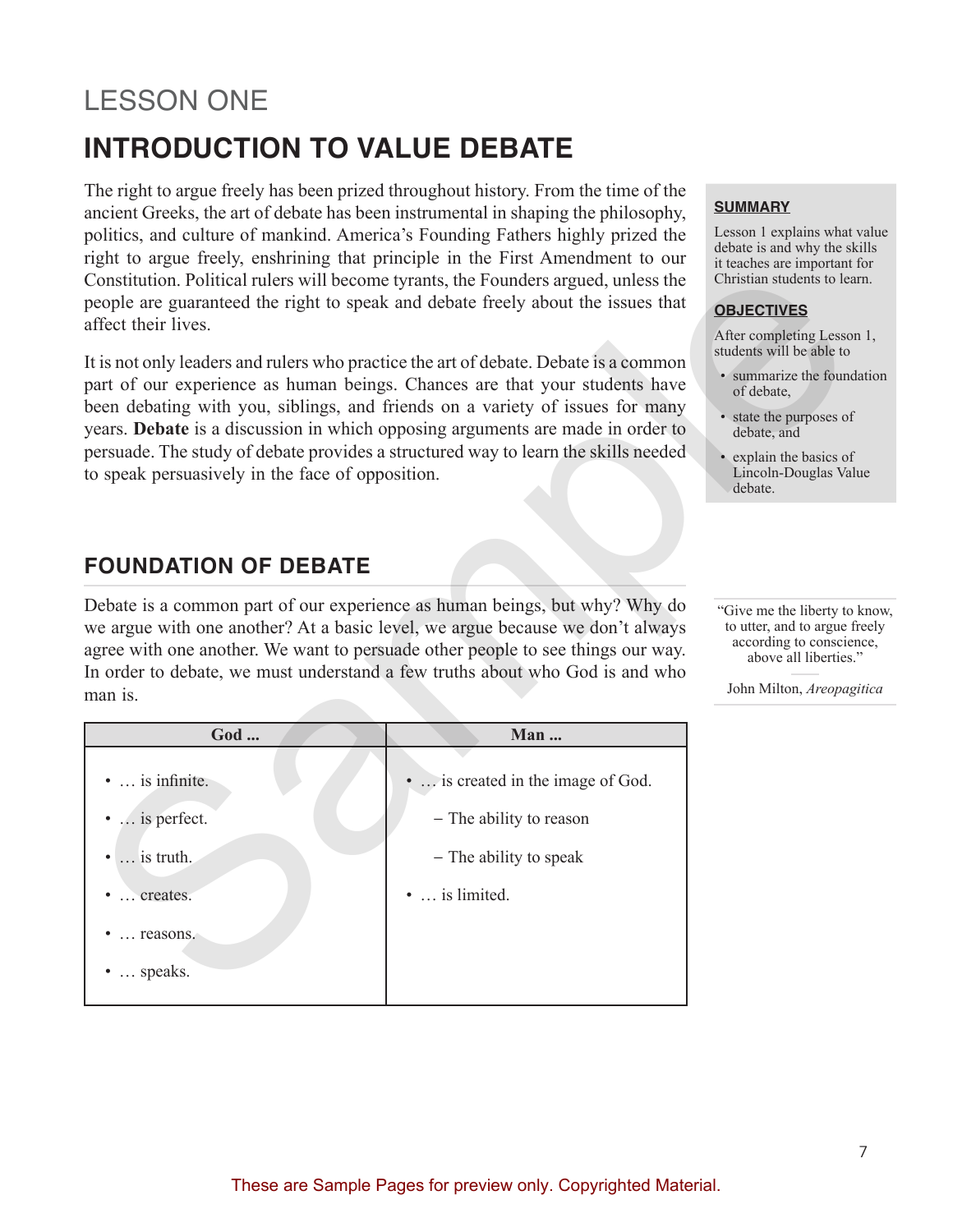#### **POINT TO PONDER**

Think of debate as learning a life skill, rather than playing a game. The real prize is not winning a debate round but learning skills that will last a lifetime.

#### **PURPOSE OF DEBATE**

The purpose of debate is to develop skills that we can use in service to God. The study of debate develops critical thinking skills, reveals probable truth, and strengthens communication skills.

- When students keep God at the center of their debate endeavors, God will develop their reasoning skills, enabling them to know and love Him (Matthew 22:36-40). He will reveal truth, sanctifying them and setting them apart for His purposes (John 17:17), and He will strengthen their ability to communicate complex ideas in simple ways, equipping them to love their neighbors as themselves (Matthew 22:36-40).
- The skills learned in debate will allow students to serve the Lord in many ways. These skills will equip students to understand how others think, discuss timeless ideas, and stand up for truth, giving an answer for what and why they believe, even in the face of another's argument.
- It is important to think of debate as learning a life skill, rather than playing a game. The goal of playing a game is winning that game. The goal of learning a life skill is the practical and effective application of that skill in the real world. The real prize of debate is not winning the debate round but communicating effectively. acking the stationary satus, channell near no solve and over Hm (Mattendon)<br>
22:36-40). He will reveal truth, sanctifying them and setting them apart for Hipper<br>
purposes (John 17:17), and He will strengthen their ability
	- Students should focus on learning a style of real-world communication that will make sense to the average person, rather than adopting sophisticated styles and strategies that only a debate expert could understand.

# **BASICS OF VALUE DEBATE**

## **ACADEMIC DEBATE**

**Academic debate** is a structured style of argumentation that follows a certain format and rules, provides feedback from a judge, and achieves an educational purpose.

#### **VALUE DEBATE**

**Value debate** examines the values that drive decision-making. Unlike policy debate which asks debaters to consider *how* to solve a policy problem, value debate challenges debaters to consider *why* we should make a choice.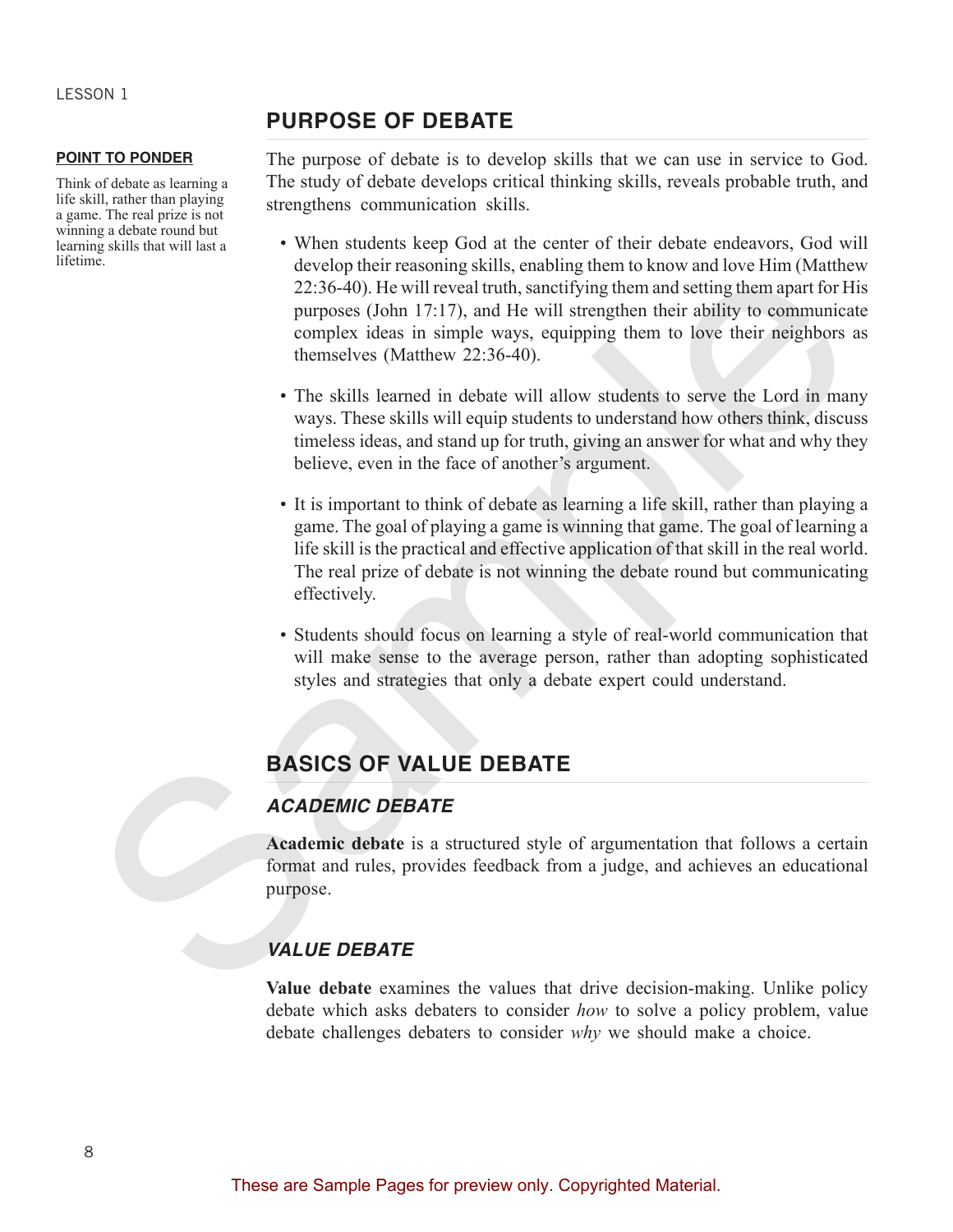#### **VALUE RESOLUTION**

A **resolution** is a proposition which the affirmative team affirms and the negative team negates. In value debate, the resolution is a proposition of value.

Consider the examples of NCFCA resolutions to the right. Each begins with the word *Resolved* as if these statements are being formally given in front of a legislature or governing body. Thus, the debate topic is called the resolution.

Resolutions are worded in a certain direction so that the debaters in the round will have clearly defined sides. In the first example to the right, the affirmative speaker must argue that when in conflict, governments should value fair trade above free trade, while the negative team must argue that when in conflict, governments should not value fair trade above free trade.

#### **OVERALL OBJECTIVE**

The overall objective of value debate is to persuade the judge to either affirm or negate the resolution. Students should focus on the two questions most judges will have:

- 1. *What* does the resolution mean? (Definition)
- 2. *Why* should it be affirmed or negated? (Justification)

#### **LINCOLN-DOUGLAS FORMAT**

The **Lincoln-Douglas debate format** is one-on-one debating named after the famous 1858 debates between Senator Stephen Douglas, an Illinois Democrat, and his Republican challenger for the United States Senate, Abraham Lincoln. The two orators staged a series of debates on the controversial topic of slavery, discussing to what extent it would be allowed in the western territories of our country. Many orators have been inspired by these debates, especially by Lincoln's strong pleas to end slavery for moral reasons. Expaisant or a solventure over the same that the debates in the conduction and provide Resolutions are worlded in a certain direction so that the debates in the found will be the fine that the certain direction is that th

Just as Lincoln and Douglas faced each other on platforms of the past, today's Lincoln-Douglas debaters face one another in a debate round which consists of five speeches, two cross-examinations, and preparation time:

| Affirmative Constructive (AC)      | 6 minutes |
|------------------------------------|-----------|
| Negative Cross-Examination (CX)    | 3 minutes |
| Negative Constructive (NC)         | 7 minutes |
| Affirmative Cross-Examination (CX) | 3 minutes |

#### **RESOLUTIONS**

- *1. Resolved: When in conflict, governments should value fair trade above free trade.*
- *2. Resolved: Affirmative action is justified in the United States.*
- *3. Resolved: Democracy is overvalued by the United States government.*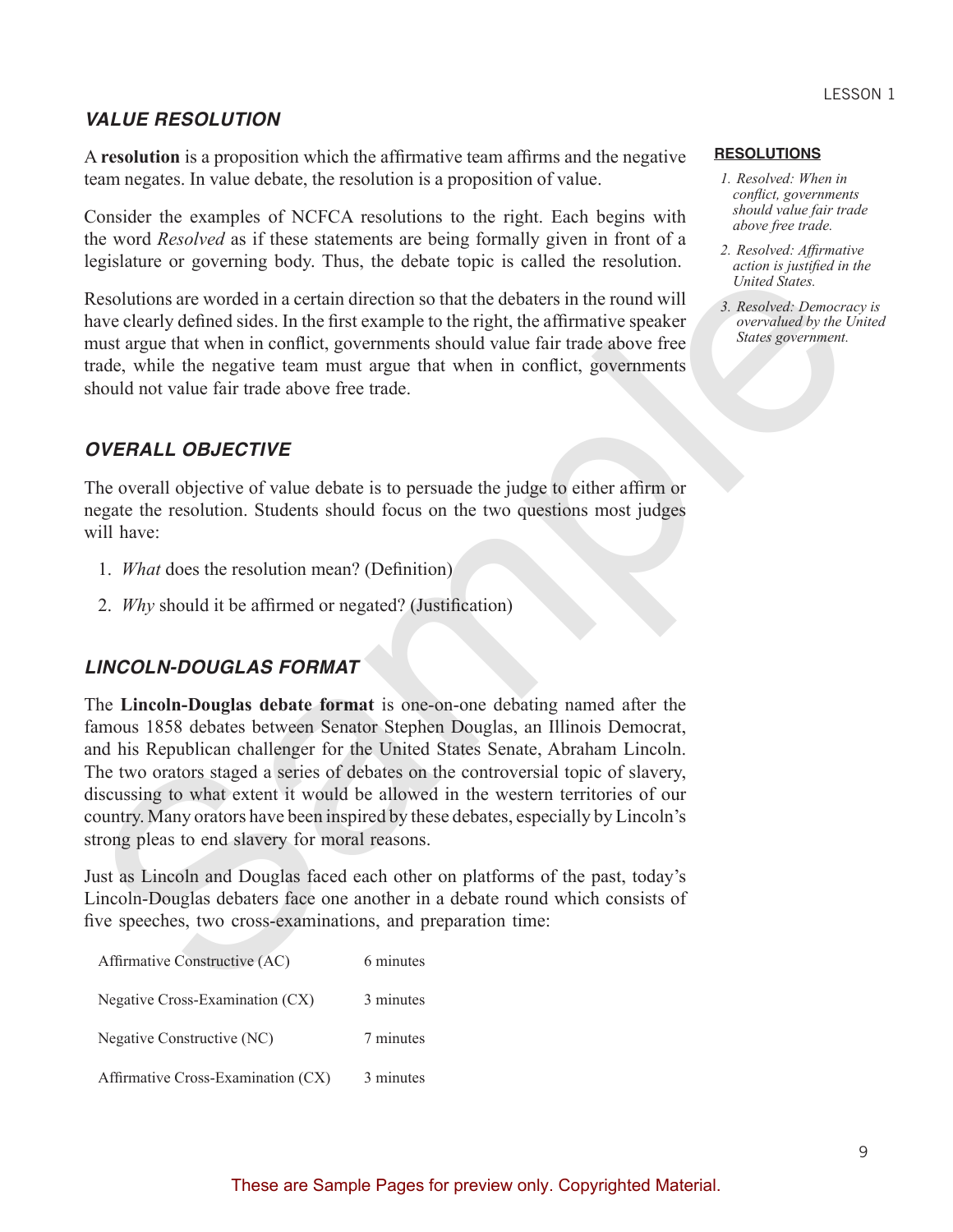| 1st Affirmative Rebuttal (1AR) | 4 minutes |
|--------------------------------|-----------|
| Negative Rebuttal (NR)         | 6 minutes |
| 2nd Affirmative Rebuttal (2AR) | 3 minutes |

Preparation time (each team) 3 minutes

#### **SPEECHES**

**Constructives** are speeches that construct or build arguments. **Rebuttals** are speeches which refine or refute arguments made during the constructives. **Cross-examinations** allow the debaters to ask and answer each others' questions. The speeches are commonly referred to by their abbreviations given above. In addition to speaking time, each team receives a total of three minutes to prepare for speeches. This time is frequently called prep time. Preparation time (each team)<br>
3 minutes<br>
SPEECHES<br>
Constructives are speeches that construct or build arguments. Rebuttals are<br>
speeches which refine or refite arguments made during the constructives<br>
Cross-examinations al

#### **ROUND**

When people talk about "the debate round," they mean one individual debate between two people. A debater might be the affirmative speaker or the negative speaker in the debate round. One complete debate round takes about 40 minutes to complete.

## **TOURNAMENT**

A debate tournament is a series of rounds, typically six preliminary rounds followed by elimination rounds. Every debate team at the tournament competes in the preliminary rounds. Teams with the best records then go on to compete in single-elimination rounds to determine who is the best team at the tournament. More about debate tournaments is explained in Lesson 12.

Each team debates both affirmative and negative sides during the preliminary rounds. With six preliminary rounds, that means a debater would be affirmative three times and negative three times. This practice allows a debater to understand all sides of an issue as well as learn the full set of skills debate has to offer.

## **BALLOT**

In academic debate, volunteer judges evaluate who won the arguments presented in the round and who was the best speaker in the round. Judges can also explain the reason for decision and provide helpful feedback.



A sample ballot is on page 90.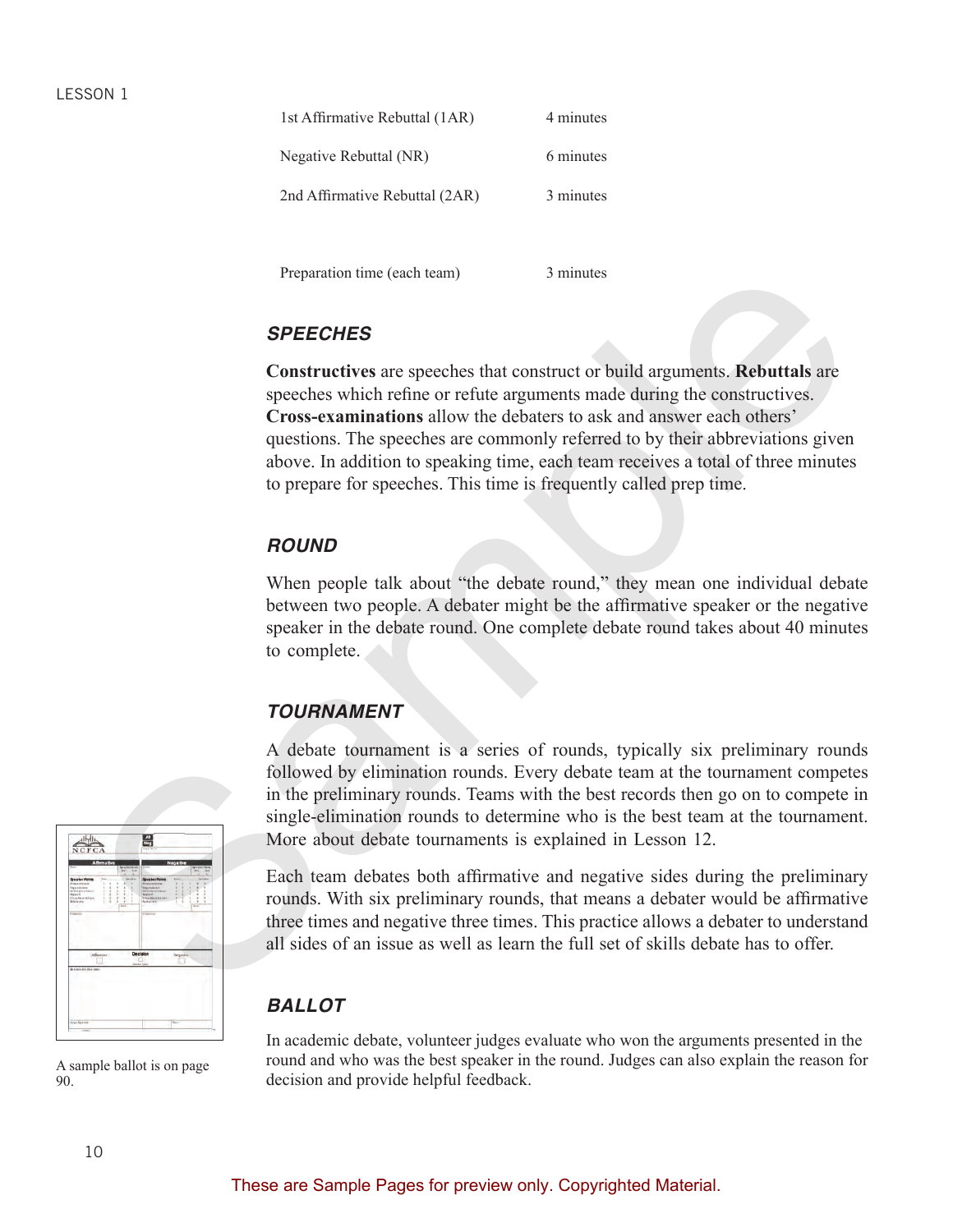#### **CHALLENGES**

The first year in debate can be challenging. Encourage your student to be patient. Learning new debate terminology is like learning a foreign language. Students are aspiring to understand complex value questions that the greatest philosophers have contemplated for centuries.

The rewards of debate may not come quickly, but when they come, they are definitely worth the wait.

# **HOMEWORK ASSIGNMENT**

#### **ALL STUDENTS**

- Read Lesson 2.
- Be prepared to answer the discussion questions.
- Be prepared for a Lesson 2 Terms to Know quiz.

## **EXPERIENCED STUDENTS**

- Begin general research on the resolution and be prepared to share your findings at the next meeting. Seek to answer these questions: The Tevants of above hangy into come quasity, one when may votal, may are<br>
HOMEWORK ASSIGNMENT<br>
ALL STUDENTS<br>
• Read Lesson 2.<br>
• Be prepared to answer the discussion questions.<br>
• Be prepared for a I esson 2 Terms to Know
	- 1. What do the terms of the resolution mean?
	- 2. Where is the conflict in this resolution?
	- 3. What reasons are there for affirming the resolution?
	- 4. What reasons are there for negating the resolution?